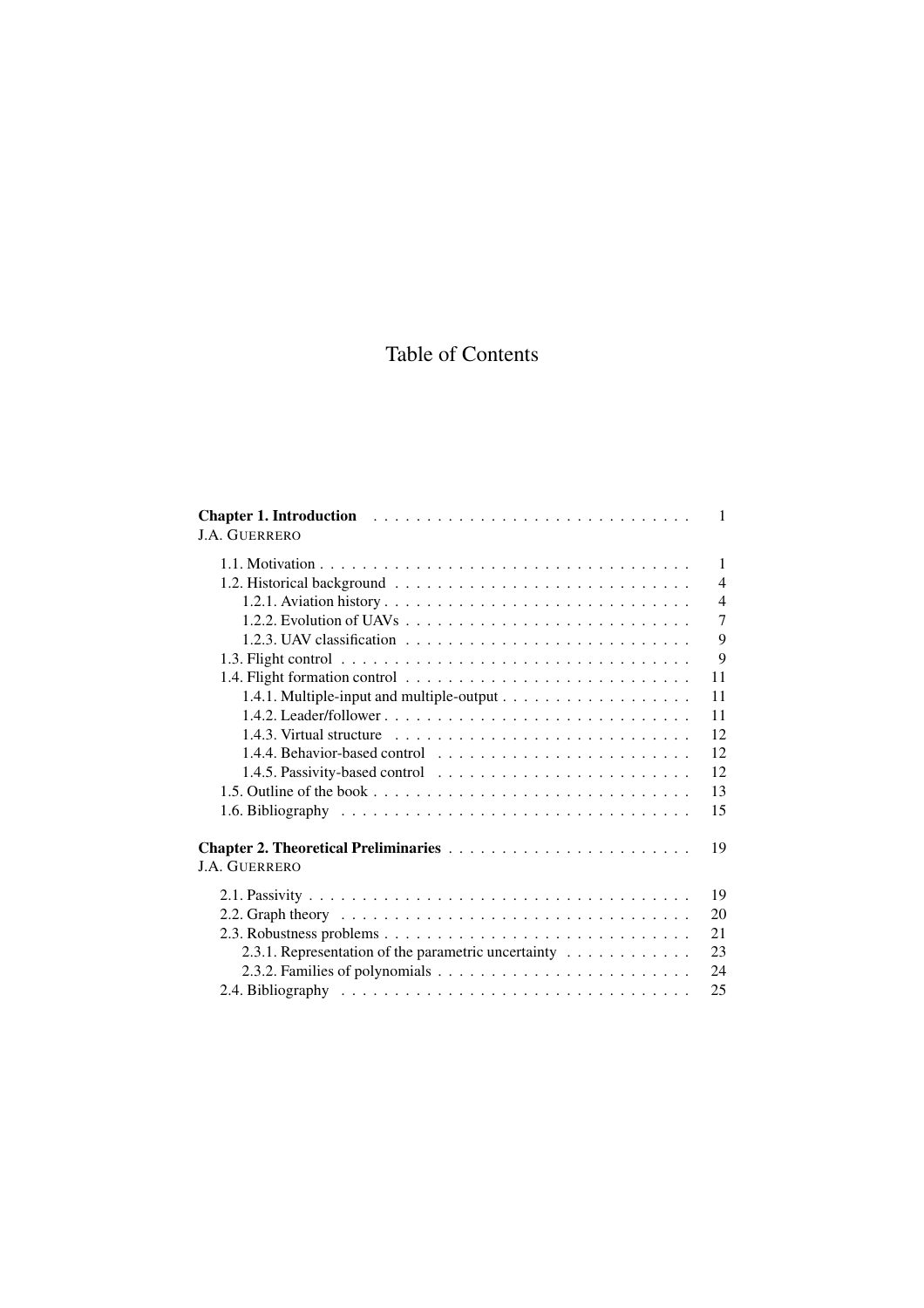vi Flight Formation Control

| Chapter 3. Multiagent Coordination Strategies<br>J.A. GUERRERO, R. LOZANO, M.W. SPONG, N. CHOPRA                                | 27 |
|---------------------------------------------------------------------------------------------------------------------------------|----|
|                                                                                                                                 | 28 |
| 3.2. Controllability and observability of interconnections                                                                      | 28 |
|                                                                                                                                 | 29 |
| 3.2.2. Chain topology: input and output on agent $1, \ldots, \ldots, \ldots$                                                    | 29 |
| 3.2.3. Chain topology: input and output on agent 2                                                                              | 29 |
| 3.2.4. Eigenvalues and eigenvectors of the system                                                                               | 30 |
|                                                                                                                                 | 31 |
| 3.2.6. The cyclic topology in the general case $\dots \dots \dots \dots \dots$                                                  | 32 |
|                                                                                                                                 | 33 |
|                                                                                                                                 | 33 |
| 3.2.7. The chain topology in the general case                                                                                   | 34 |
|                                                                                                                                 | 34 |
|                                                                                                                                 | 34 |
| 3.2.8. Combinations of chain and cyclic topologies                                                                              | 34 |
|                                                                                                                                 | 35 |
|                                                                                                                                 | 36 |
| 3.2.9. Simple configurations that are either non-controllable                                                                   |    |
|                                                                                                                                 | 36 |
|                                                                                                                                 | 36 |
| 3.2.9.2. Example 2                                                                                                              | 36 |
| 3.2.9.3. Example 3                                                                                                              | 37 |
| 3.2.9.4. Example 4                                                                                                              | 37 |
|                                                                                                                                 | 37 |
|                                                                                                                                 | 37 |
| 3.3.1. Formation leader tracking in the general case                                                                            | 38 |
|                                                                                                                                 | 39 |
|                                                                                                                                 | 39 |
|                                                                                                                                 | 40 |
|                                                                                                                                 | 44 |
|                                                                                                                                 | 48 |
|                                                                                                                                 | 49 |
|                                                                                                                                 | 50 |
| <b>Chapter 4. Robust Control Design of Multiagent Systems with</b><br><b>Parametric Uncertainty</b><br>J.A. GUERRERO, G. ROMERO | 51 |
|                                                                                                                                 | 52 |
|                                                                                                                                 | 54 |
|                                                                                                                                 | 56 |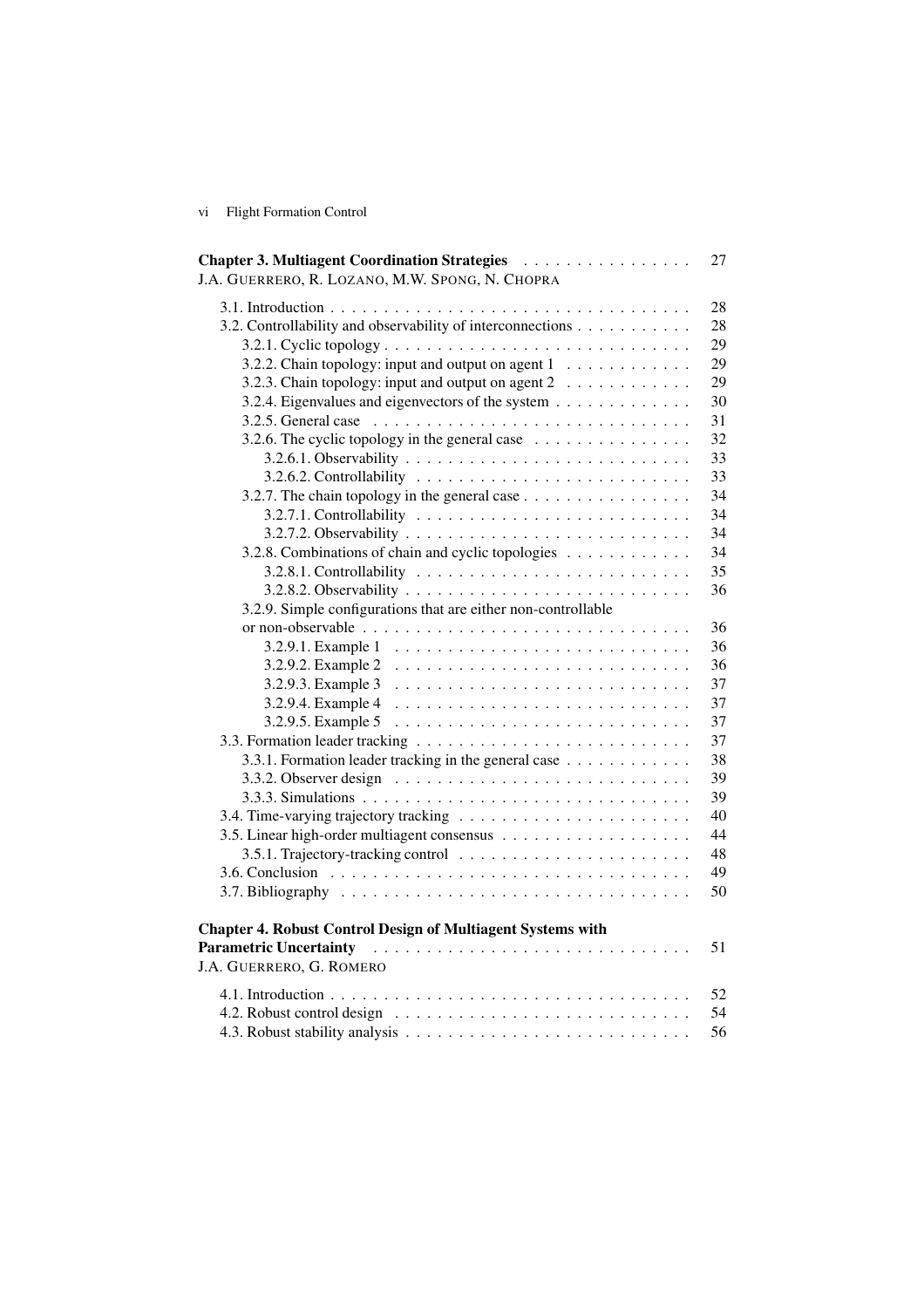|                                                                                                                        | 57  |
|------------------------------------------------------------------------------------------------------------------------|-----|
|                                                                                                                        | 60  |
|                                                                                                                        | 61  |
|                                                                                                                        | 62  |
|                                                                                                                        | 62  |
|                                                                                                                        | 66  |
|                                                                                                                        | 70  |
|                                                                                                                        | 73  |
|                                                                                                                        | 73  |
| Chapter 5. On Adaptive and Robust Controlled Synchronization of                                                        |     |
| <b>Networked Robotic Systems on Strongly Connected Graphs</b><br>$\mathbb{R}^2$ . The set of the set of $\mathbb{R}^2$ | 75  |
| Y.-C. LIU, N. CHOPRA                                                                                                   |     |
|                                                                                                                        | 75  |
|                                                                                                                        | 75  |
|                                                                                                                        | 77  |
| 5.4. Adaptive controlled synchronization on strongly connected graphs                                                  | 79  |
|                                                                                                                        | 79  |
| 5.4.2. Synchronization with time delay $\dots \dots \dots \dots \dots \dots \dots$                                     | 81  |
| 5.5. Robust controlled synchronization on strongly connected graph                                                     | 83  |
|                                                                                                                        | 83  |
|                                                                                                                        | 86  |
|                                                                                                                        | 87  |
|                                                                                                                        | 88  |
|                                                                                                                        | 90  |
|                                                                                                                        | 91  |
|                                                                                                                        | 93  |
|                                                                                                                        | 94  |
| 5.8.1. Robotic system $\ldots \ldots \ldots \ldots \ldots \ldots \ldots \ldots \ldots \ldots$                          | 94  |
|                                                                                                                        | 95  |
|                                                                                                                        | 95  |
|                                                                                                                        |     |
| Chapter 6. Modeling and Control of Mini UAV                                                                            | 99  |
| G. FLORES COLUNGA, J.A. GUERRERO, J. ESCAREÑO, R. LOZANO                                                               |     |
|                                                                                                                        | 99  |
|                                                                                                                        | 101 |
|                                                                                                                        | 101 |
|                                                                                                                        | 102 |
|                                                                                                                        | 103 |
|                                                                                                                        | 103 |
|                                                                                                                        | 104 |
|                                                                                                                        | 104 |
|                                                                                                                        |     |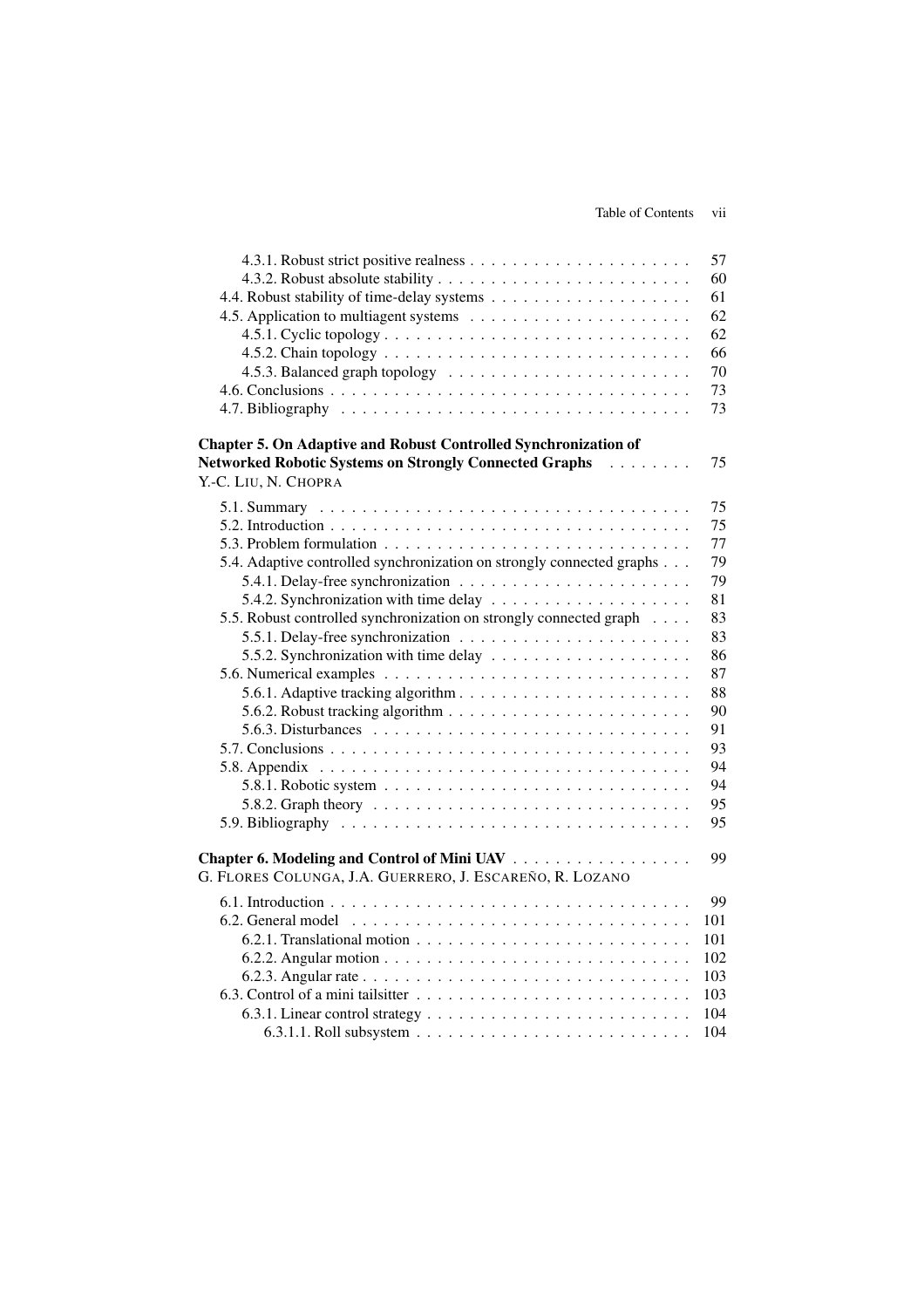## viii Flight Formation Control

|                                                                                         | 107 |
|-----------------------------------------------------------------------------------------|-----|
| 6.3.1.3. Yaw subsystem $\ldots \ldots \ldots \ldots \ldots \ldots \ldots \ldots \ldots$ | 108 |
| 6.3.2. Robust control considering parametric uncertainty                                | 109 |
|                                                                                         | 109 |
|                                                                                         | 109 |
|                                                                                         | 109 |
| 6.3.2.4. Time delay case $\ldots \ldots \ldots \ldots \ldots \ldots \ldots \ldots$      | 111 |
|                                                                                         | 113 |
| $6.3.3.1$ . Linear controller $\ldots \ldots \ldots \ldots \ldots \ldots \ldots \ldots$ | 113 |
|                                                                                         | 115 |
|                                                                                         | 115 |
|                                                                                         | 117 |
|                                                                                         | 118 |
|                                                                                         | 119 |
|                                                                                         | 122 |
|                                                                                         | 123 |
| 6.4.3. Control strategy for hover flight mode                                           | 125 |
| 6.4.4. Control strategy for forward flight mode                                         | 127 |
|                                                                                         | 129 |
|                                                                                         | 129 |
|                                                                                         | 131 |
|                                                                                         | 131 |
|                                                                                         | 132 |
|                                                                                         |     |
| Chapter 7. Flight Formation Control Strategies for Mini UAVs                            | 135 |
| <b>J.A. GUERRERO</b>                                                                    |     |
|                                                                                         | 135 |
|                                                                                         | 137 |
|                                                                                         | 137 |
|                                                                                         | 138 |
|                                                                                         | 138 |
|                                                                                         | 139 |
| 7.5. Formation flying control based on coordination                                     | 142 |
|                                                                                         | 147 |
| 7.6. Formation flying control based on nested saturations                               | 148 |
|                                                                                         | 152 |
|                                                                                         | 153 |
|                                                                                         | 155 |
|                                                                                         | 156 |
|                                                                                         | 157 |
|                                                                                         | 158 |
| 7.8.1. High-order consensus-based formation                                             | 158 |
|                                                                                         | 159 |
|                                                                                         |     |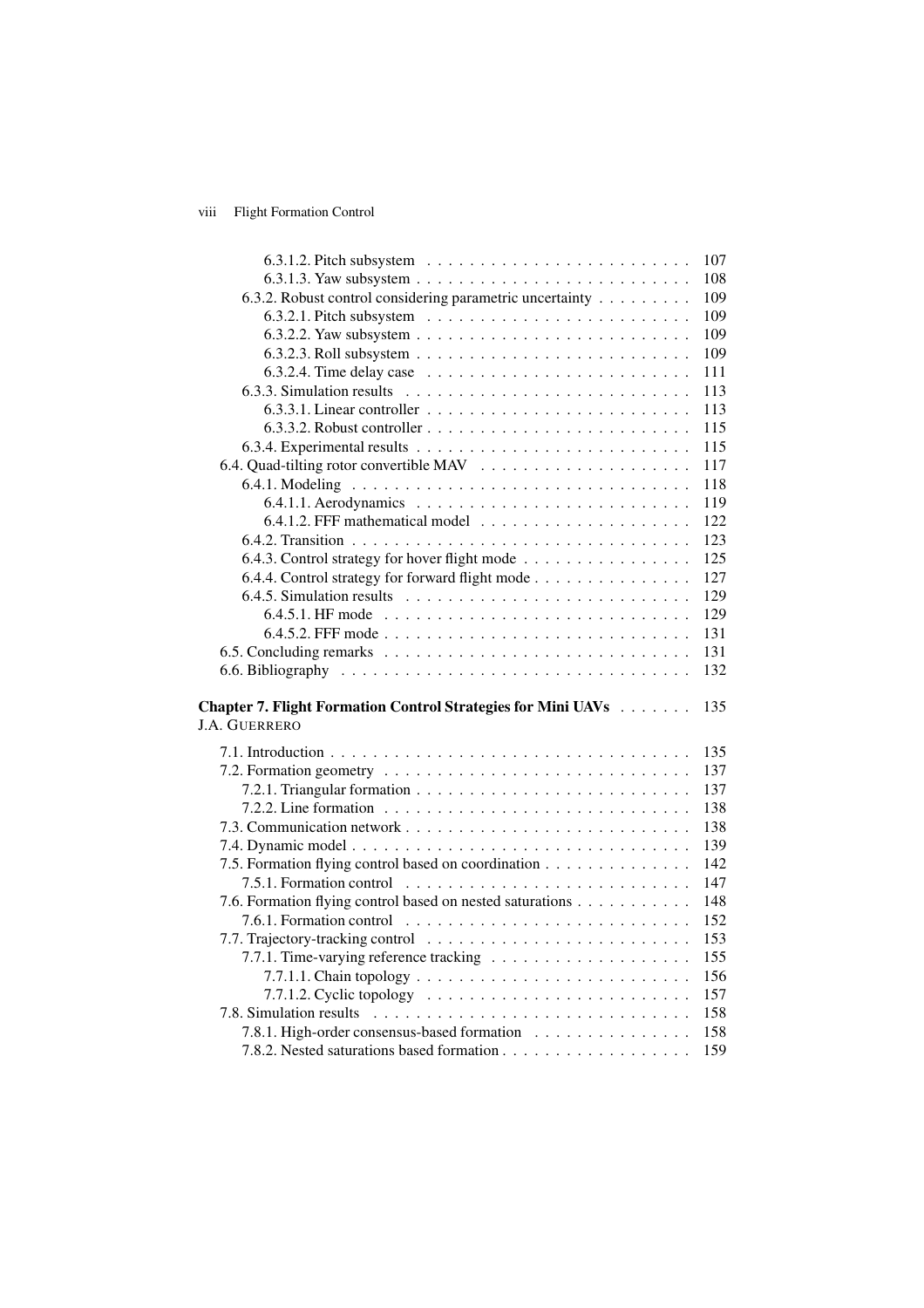| 7.8.3. Time-vayring tracking $\ldots \ldots \ldots \ldots \ldots \ldots \ldots \ldots \ldots$ | 159 |
|-----------------------------------------------------------------------------------------------|-----|
|                                                                                               | 162 |
|                                                                                               | 162 |
| <b>Chapter 8. Formation Based on Potential Functions</b><br>.                                 | 165 |
| L. GARCÍA, A. DZUL                                                                            |     |
|                                                                                               | 165 |
|                                                                                               | 166 |
| 8.3. Formation control                                                                        | 167 |
| 8.3.1. Interactive potential energy and force                                                 | 167 |
|                                                                                               | 169 |
|                                                                                               | 169 |
|                                                                                               | 170 |
|                                                                                               | 170 |
|                                                                                               | 171 |
|                                                                                               | 171 |
| 8.4.2.1. Change of variables for the nested saturation                                        | 172 |
| 8.4.2.2. Nested saturation formation control                                                  | 174 |
|                                                                                               | 175 |
| 8.4.4. Stability analysis for the interconnected system                                       | 176 |
|                                                                                               | 181 |
|                                                                                               | 182 |
| 8.5. Simulation results                                                                       | 183 |
|                                                                                               | 185 |
|                                                                                               | 187 |
|                                                                                               | 189 |
|                                                                                               | 189 |
|                                                                                               |     |
|                                                                                               | 191 |
| J.E. GOMEZ-BALDERAS, J.A. GUERRERO, S. SALAZAR, R. LOZANO,                                    |     |
| P. CASTILLO                                                                                   |     |
|                                                                                               | 191 |
|                                                                                               | 194 |
|                                                                                               | 194 |
|                                                                                               | 194 |
|                                                                                               | 195 |
|                                                                                               | 197 |
|                                                                                               | 197 |
|                                                                                               | 199 |
|                                                                                               | 200 |
|                                                                                               | 201 |
|                                                                                               | 202 |
|                                                                                               | 202 |
|                                                                                               |     |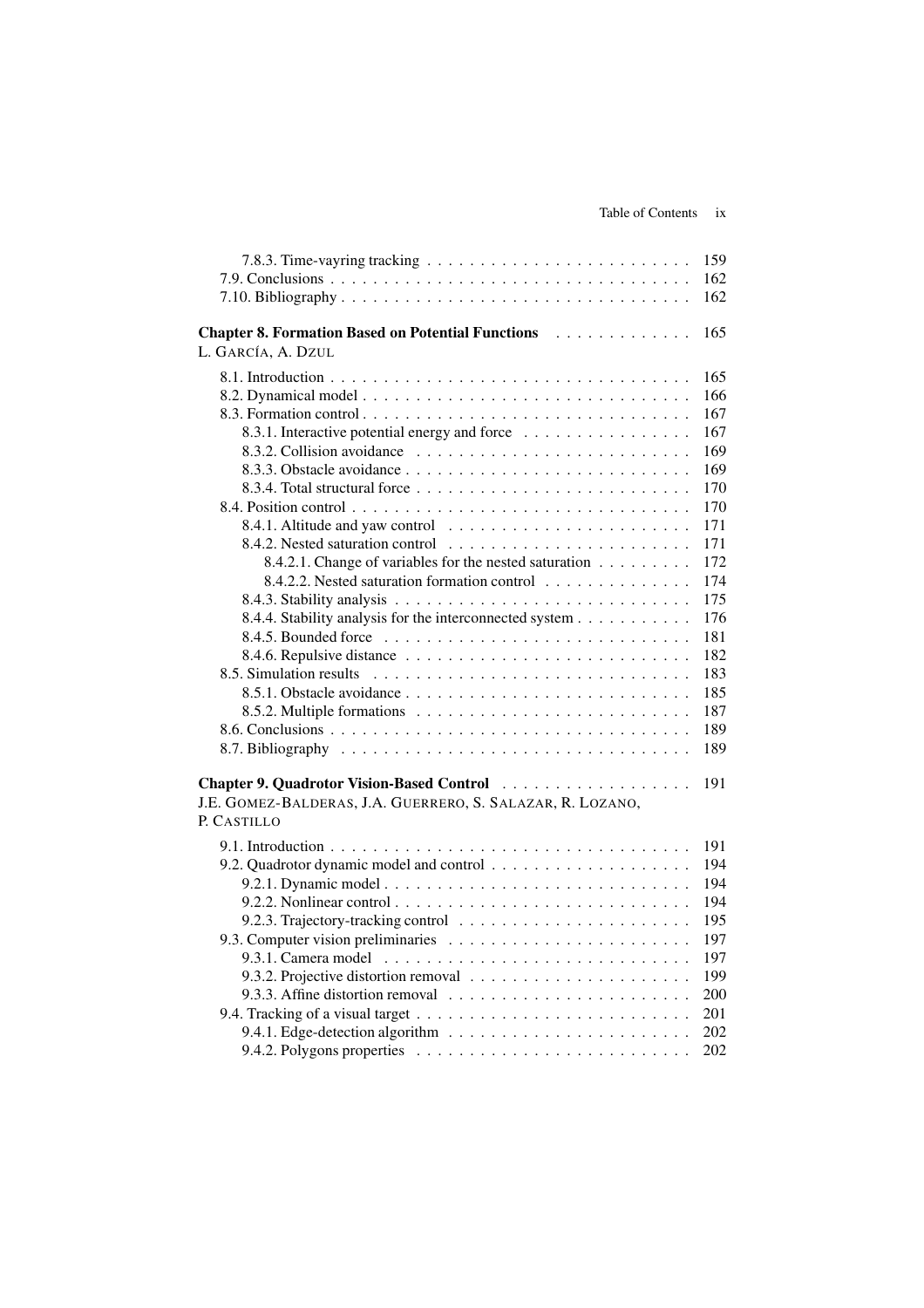## x Flight Formation Control

| 204<br>205 |
|------------|
|            |
|            |
| 207        |
| 209        |
| 209        |
| 214        |
| 214        |
| 214        |
| 218        |
| 221        |
| 221        |
|            |
| 225        |
|            |
|            |
| 225        |
| 227        |
| 227        |
| 228        |
| 228        |
| 228        |
| 228        |
| 229        |
| 230        |
| 231        |
| 233        |
| 234        |
| 235        |
| 237        |
| 237        |
| 238        |
| 239        |
| 240        |
| 242        |
| 243        |
|            |
| 247        |
|            |
|            |
|            |
| 250        |
|            |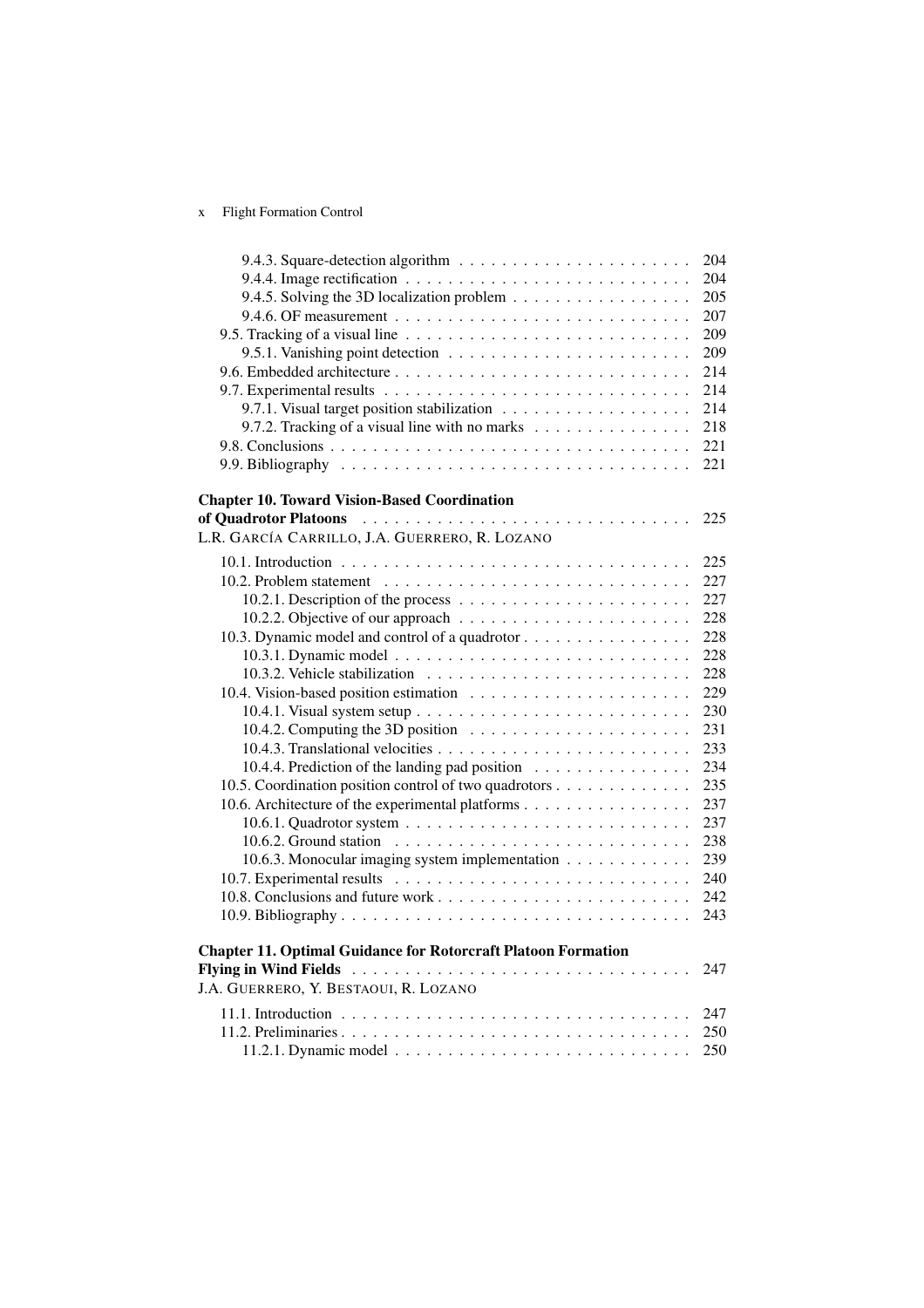|                                                                                                                                                                                                                                                                                                | 250 |
|------------------------------------------------------------------------------------------------------------------------------------------------------------------------------------------------------------------------------------------------------------------------------------------------|-----|
|                                                                                                                                                                                                                                                                                                | 251 |
|                                                                                                                                                                                                                                                                                                | 251 |
| 11.3.2. Zermelo navigation problem: case 2D                                                                                                                                                                                                                                                    | 251 |
| 11.3.2.1. Navigation equation $\ldots \ldots \ldots \ldots \ldots \ldots \ldots$                                                                                                                                                                                                               | 252 |
|                                                                                                                                                                                                                                                                                                | 253 |
| 11.3.3. Zermelo navigation problem: case 3D                                                                                                                                                                                                                                                    | 254 |
|                                                                                                                                                                                                                                                                                                | 257 |
| 11.3.3.2. Linear variation of wind velocity                                                                                                                                                                                                                                                    | 257 |
|                                                                                                                                                                                                                                                                                                | 258 |
|                                                                                                                                                                                                                                                                                                | 258 |
|                                                                                                                                                                                                                                                                                                | 259 |
|                                                                                                                                                                                                                                                                                                | 260 |
|                                                                                                                                                                                                                                                                                                | 262 |
|                                                                                                                                                                                                                                                                                                | 264 |
|                                                                                                                                                                                                                                                                                                | 264 |
|                                                                                                                                                                                                                                                                                                |     |
| <b>Chapter 12. Impact of Wireless Medium Access Protocol</b><br>on the Quadrotor Formation Control (and all control of the Quadrotor Formation Control of the control of the Quadrotor Formation Control of the Control of the Quadrotor Formation of the Quadrotor Section 4.1 and 2.1 and 2. | 267 |
| J.A. GUERRERO, Y. CHALLAL, P. CASTILLO                                                                                                                                                                                                                                                         |     |
|                                                                                                                                                                                                                                                                                                |     |
|                                                                                                                                                                                                                                                                                                | 267 |
|                                                                                                                                                                                                                                                                                                | 269 |
| 12.2.1. Quadrotor dynamic model and control                                                                                                                                                                                                                                                    | 269 |
| 12.2.2. From individual to collective behavior                                                                                                                                                                                                                                                 | 270 |
| 12.3. Multiagent consensus over wireless networks                                                                                                                                                                                                                                              | 272 |
|                                                                                                                                                                                                                                                                                                | 272 |
|                                                                                                                                                                                                                                                                                                | 273 |
|                                                                                                                                                                                                                                                                                                | 273 |
| 12.4. Quadrotor consensus over wireless networks                                                                                                                                                                                                                                               | 275 |
|                                                                                                                                                                                                                                                                                                | 278 |
|                                                                                                                                                                                                                                                                                                | 282 |
|                                                                                                                                                                                                                                                                                                | 282 |
| Chapter 13. MAC Protocol for Wireless Communications                                                                                                                                                                                                                                           | 285 |
| A. MENDEZ, M. PANDURO, O. ELIZARRARAS, D. COVARRUBIAS                                                                                                                                                                                                                                          |     |
|                                                                                                                                                                                                                                                                                                |     |
|                                                                                                                                                                                                                                                                                                | 285 |
|                                                                                                                                                                                                                                                                                                | 287 |
|                                                                                                                                                                                                                                                                                                | 287 |
|                                                                                                                                                                                                                                                                                                | 287 |
|                                                                                                                                                                                                                                                                                                | 290 |
| $13.2.2.1.$ Modeling of CSMA $\ldots \ldots \ldots \ldots \ldots \ldots \ldots$                                                                                                                                                                                                                | 290 |
|                                                                                                                                                                                                                                                                                                | 292 |
|                                                                                                                                                                                                                                                                                                | 292 |